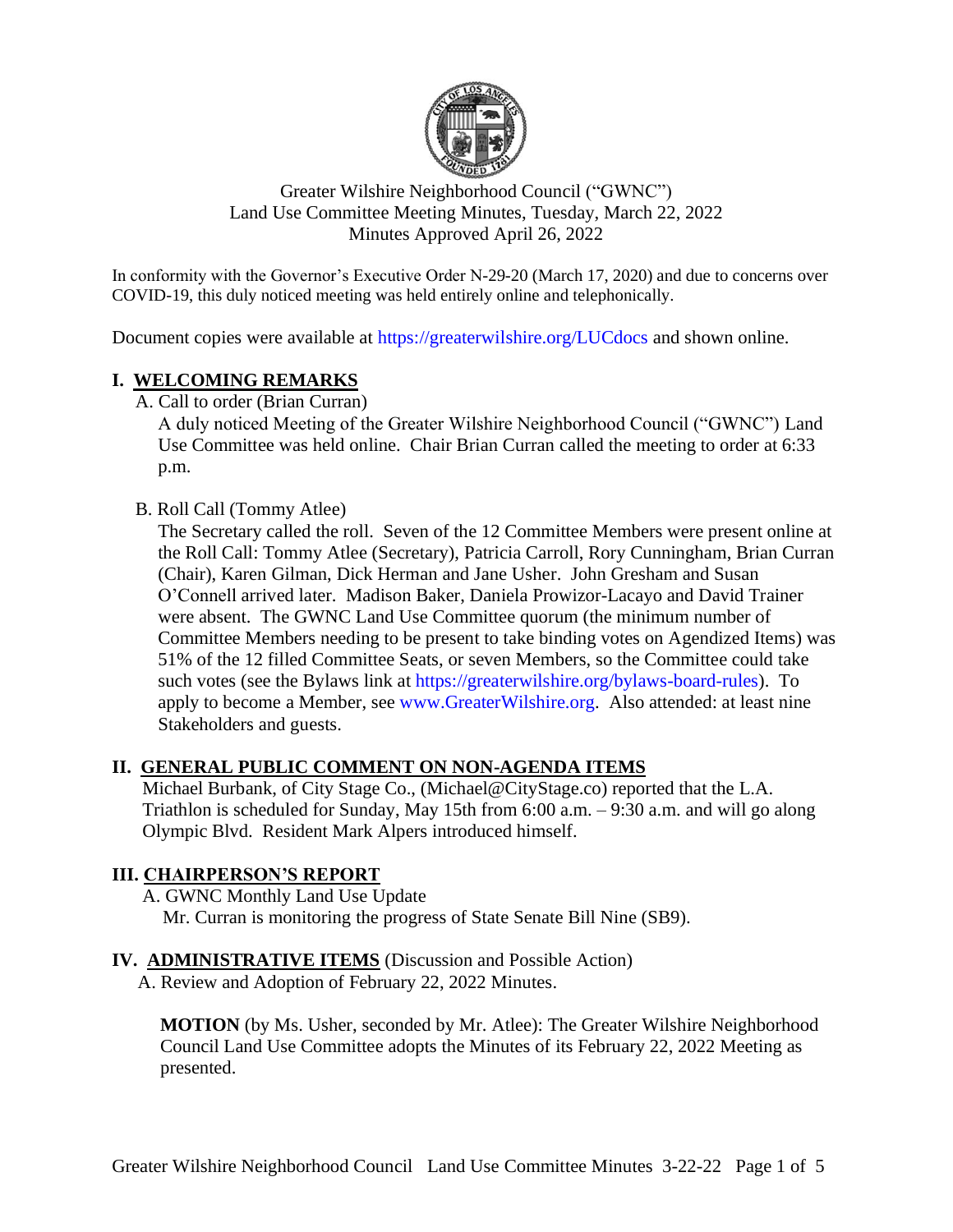*Committee Members Susan O'Connell arrived online at this time (6:37), making eight Committee Members present online (the Committee quorum was seven).*

**MOTION PASSED** unanimously by a roll call vote of the eight eligible voters present online with all eight in favor ("Yes" or "Aye") (Atlee, Carroll, Cunningham, Curran, Gilman, Herman, O'Connell and Usher); zero opposed; zero abstained.

B. Review of Early Planning Report for possible future action items. The 2/27 - 3/12/22 Early Planning Report was reviewed. It was agreed that the 543 N. Wilcox project is in an HPOZ. The 6535 W. Melrose project already was addressed and will be again [see below Item #VII. C.].

#### **V. OLD BUSINESS** (Discussion and Possible Action)

A. None at this time

[The above was copied from the Agenda.] Ms. Gilman reported that there will be a Hearing regarding 500-507 N. Larchmont Blvd. because an appeal was filed.

**VI. NEW BUSINESS** (Discussion and Possible Action) [Note: Items in italics below were unconfirmed at publication and may be postponed until a later date.]

[*The following sub-section first paragraphs are copied from the Agenda.*]

A. 975, 977, 981, 987 S Manhattan Pl: (Allen Park, Jonathan Yang) Replace vacant parking lot with a 6-story multi-family residential building, over 1-story parking garage and two levels of subterranean parking (7-stories total). Amenities include fitness center, pool deck, club room, and roof deck. Case no(s): DIR-2021-9356-TOC-SPR-HCA, ENV-2021-9357- EAF. Zoning: R4-1. TOC: Tier 3. Area 3: Country Club Heights.

Mr. Curran reported that the applicant requested more time to prepare their presentation. No Motion was made or vote taken.

B. 5784 W Melrose Ave (5788, 5788 ½, 5786 Melrose Ave): (Maria Impala, Kenneth Sanhueza) Conditional Use Permit for alcohol to allow the sale and dispensing of beer and wine for on-site consumption with ancillary off-site privileges with to-go food orders, in conjunction with an existing 1,450-sf restaurant, Ramen Melrose. The restaurant has 28 seats with proposed hours of alcohol sales from 11 a.m. - 2 a.m. daily. Case no: ZA-2021-9831-CUB. Zoning: C2-1. Area 5: Hancock Park and Area 7: Larchmont Village.

Mr. Sanhueza, of Art Rodriguez Associates, presented and showed slides. The restaurant has been there for three years. He reported that "there are no changes to the floor area... or façade." It has "a shared parking space to the west and south" and a 540-square-foot dining area. He described Chef Yoshiyuki Oshima's extensive nationwide experience with "authentic Japanese cuisine." They "will ensure full compliance" regarding alcoholic service, which will be "ancillary" to their main food service. He stated that "`to go alcohol would only be available with `to go' food orders" and "must be sealed."

*Committee Member John Gresham arrived online at this time (7:00), making nine Committee Members present online (the Committee quorum was seven).*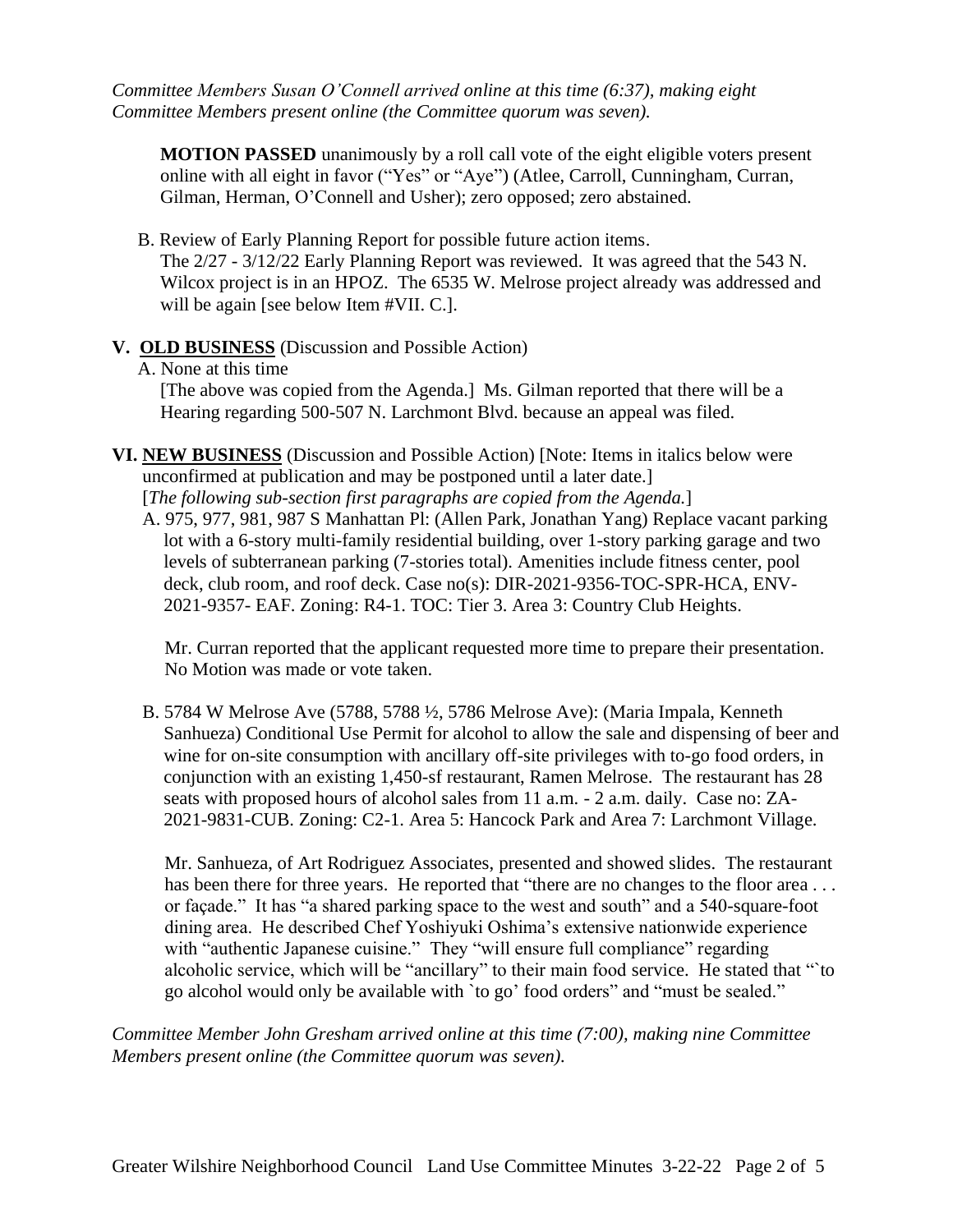Ms. Gilman had not yet outreached to the neighbors. Mr. Alpers requested that information be sent to him.

**MOTION** (by Ms. O'Connell, seconded by Mr. Cunningham): The Greater Wilshire Neighborhood Council Land Use Committee recommends that the GWNC Board oppose the application for a Conditional Use Permit for allow the sale and dispensing of beer and wine for on-site consumption with ancillary off-site privileges with to-go food orders for the property located at 5784 W Melrose Ave as presented on March 22, 2022 pending neighborhood outreach to the Hancock Park Homeowners Association and Larchmont Village Homeowners Association.

**MOTION PASSED** unanimously by a roll call vote of the nine eligible voters present online with all nine in favor ("Yes" or "Aye") (Atlee, Carroll, Cunningham, Curran, Gilman, Gresham, Herman, O'Connell and Usher); zero opposed; zero abstained.

**VII. REQUESTS FOR FUTURE AGENDA ITEMS** (Discussion and Possible Action) A. 6101-6117 W. Melrose Ave & 713-735 N. Seward St: (Ann D'Amato) Demo of existing 1-story commercial building and surface parking lot, and construction of a 5-story, 74-ft tall commercial development with a total floor area of 67,889 sq ft (67,242 sf of office space and 647 sf of retail space), 168 vehicular parking spaces and 26 bicycle spaces. With the addition of the existing building floor area that will remain on Lots 18-20 (developed with two, two-story commercial buildings) the Project proposes a FAR of 1.88 to 1. Case no(s): CPC-2021-2908-ZC-HD-ZAD-WDI-SPR, ENV-2021-2909-MND. Zoning: Melrose C4-1XL; Seward CM-1VL. TOC: not eligible. Area 8: Melrose. Applicants have met with the Larchmont Village HOA, Hancock Park HOA, and SoHo NA. All input has been shared with the developer for consideration and action. There will be a Public Hearing on Wednesday, March 30 at 11 am (notice can be found in meeting docs).

Mr. Curran noted the above. Mr. Alpers reported that the Hancock Park HOA is having some trouble setting up a meeting with the applicant. Cindy Chvatal, Hancock Park Homeowners Association President, reported that the applicant has not responded to recent communications.

**MOTION** (by Ms. Usher, seconded by Mr. Gresham): The Greater Wilshire Neighborhood Council Land Use Committee recommends that the GWNC Board oppose project at 6101-6117 W. Melrose Ave. and 713-735 N. Seward St. for the reason that the applicant failed to return to the Land Use Committee to resolve our concerns with both neighborhood outreach and the proposed project itself.

**MOTION PASSED** by a roll call vote of the nine eligible voters present online with eight in favor ("Yes" or "Aye") (Atlee, Carroll, Cunningham, Curran, Gilman, Gresham, O'Connell and Usher); one opposed ("No" or "Nay") (Herman); zero abstained.

B. 5001 W. Wilshire Blvd (and Highland): (Eric Shabsis) Filing date: 4/22/21. Demo of an existing 2-story 36,330 square-foot commercial development and the construction of a new 8-story 105-ft, 242 unit mixed use building. Zoning: C4-2D. Case no(s): DIR-2021- 3326-TOC-SPR-VHCA. TOC: Tier 3. Area 6: La Brea-Hancock. Applicants have met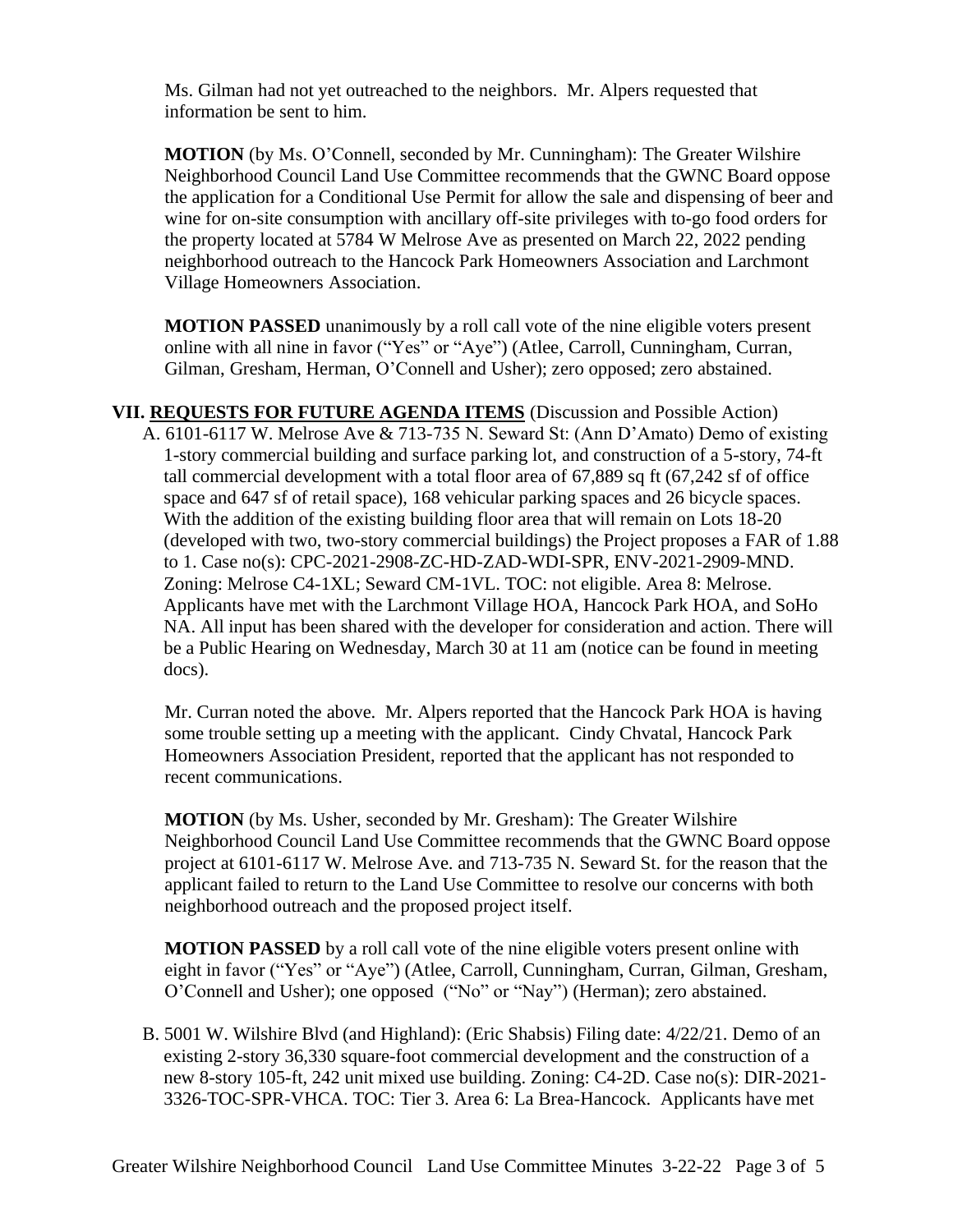with the Hancock Park HOA and La Brea Hancock HOA. They intend to work out some of the issues raised at those meetings and go back to the HOAs with their response, and subsequently the GWNC.

Ms. Chvatal reported that the applicant has not yet returned to the Hancock Park HOA; Mr. Alpers said they haven't heard from the applicant "since September." No Motion was made or vote taken.

C. 6535 W. Melrose Ave, Ste 102: (Terri Dickerhoff) Filing date: 3/10/22. CUB for on-site sale of a full-line of alcohol in conjunction with a new sushi restaurant (Sushi Palace) in the new mixed use building at the NE corner of Highland and Melrose. Zoning: [Q] C2- 1VL-SN. TOC: not eligible. Area 8: Melrose. Applicant agreed to meet with the Hancock Park HOA and SoHo NA, and then come back to the GWNC to present any changes.

Mr. Curran noted the above. Ms. Chvatal reported that "we have not heard from them." No Motion was made or vote taken.

# **VIII. PROJECTS COVERED BY OTHER BOARDS** (for Information Only)

- A. 110 N Irving Blvd (Windsor Square HPOZ): (Nick Leathers, Crest Real Estate) The project consists of the construction of a new 2-story, 3,514 sf SFD with a 1,586 sf basement, detached 1-story garage, and rear swimming pool on a vacant Non-Contributing lot. The proposed project has been designed in a Tudor Revival style. Approx 8 trees will be removed, including one protected California Bay Laurel tree. Four new California Bay trees, two Crape Myrtle trees, and one Forest Pansy tree will be planted throughout the site. Case no(s): DIR-2021-10142-CCMP, ENV-2021-10143-CE. Hearing date: 3/16/22.
- B. 728 South Hudson Ave and 4700 W Wilshire Blvd (Park Mile): (Michael Gonzales, Gonzales Law Group APC) The project proposes a VTT Map for the merger and subdivision of 6 existing lots to allow for the creation of 2 new lots for the construction of proposed condominiums. The project involves the demo of a SFD for the construction, use, and maintenance of 12 condo residential units to be located within 6 detached 3-story, 45 ft tall duplex buildings; 36 non-protected trees on the project site and 15 street trees will be removed. Case no(s): VTT-83306-CN-HCA, ZA-2021-417- DRB-SPP-ZAA-F-HCA, ENV-2021-418-CE. Hearing date: Thursday, March 24 at 10:45 am

Mr. Curran noted the above.

## **IX. REVIEW OF PENDING LOCAL, STATE AND FEDERAL LEGISLATION**

(Discussion and Possible Action)

A. City Building Code Fire District 1 Expansion / California Department of Forestry / Fire Protection Very High Fire Severity Zone / City High Wind Velocity Zone / Ordinance: (Zoning Code, CF 19-0603) Motion by Bob Blumenfield to expand Fire District 1 in the City.

Mr. Atlee will try to present about the above at next month's meeting. No Motion was made or vote taken.